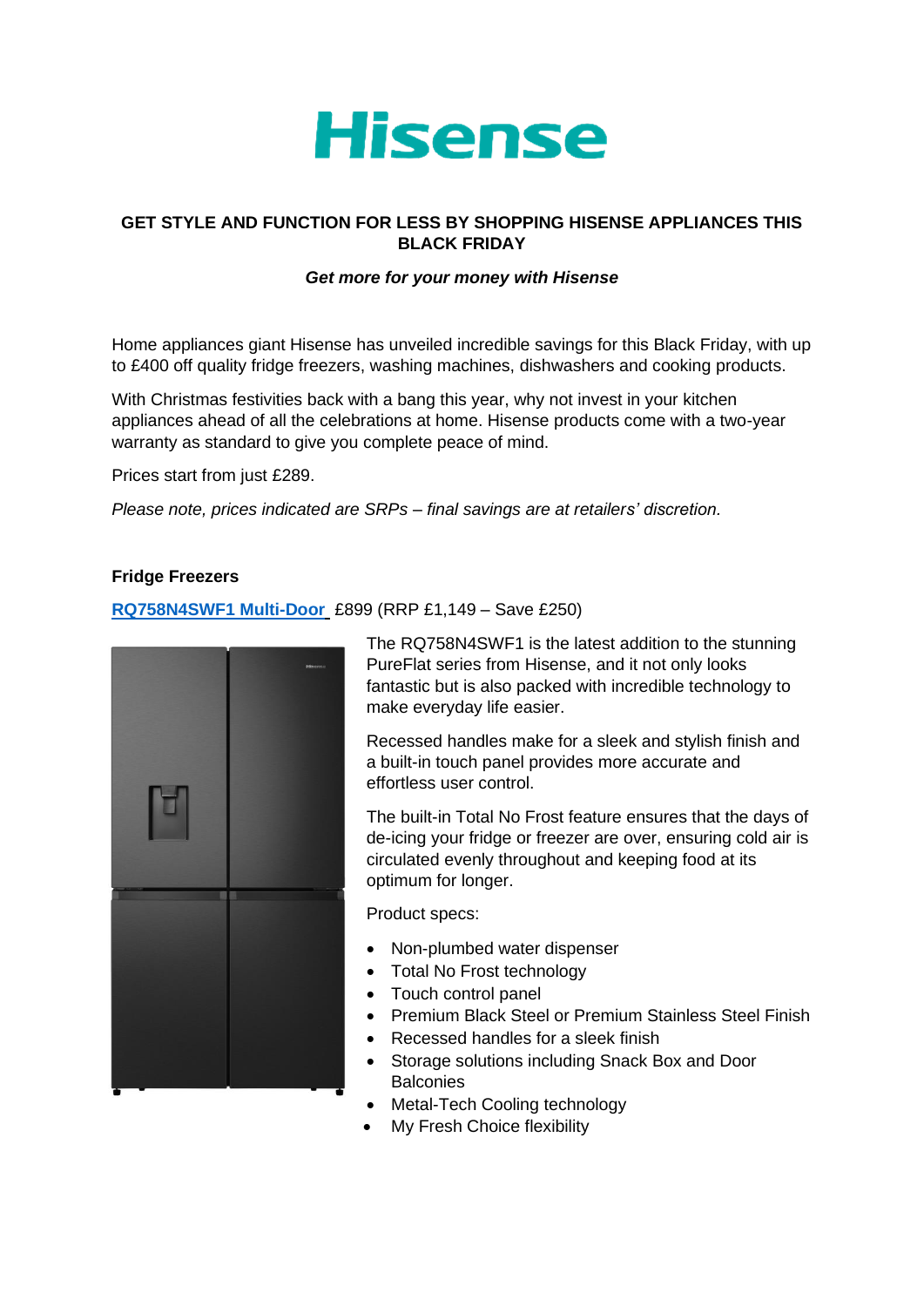# **Laundry**

### **[WFQY1014EVJM Washing Machine](https://hisense.co.uk/laundry/all-laundry/wfqy1014evjm/)** £289 (RRP £329 – Save £40)

This washing machine has a 10kg capacity, perfect for tackling the laundry of a large household. With powerful water jets, detergent will dissolve into your wash efficiently and remove dirt from your wash quickly, so your clothes come out of the drum looking pristine!

With inverter technology which reduces the speed of the motor rotation depending on the size of load, you can have a quieter, longer lasting and more reliable washing machine that uses less energy than its contemporaries.

Product specs:

- 10kg washing capacity
- Inverter Technology
- Touch button controls
- Snowflake Drum
- Pause & Add
- Child Lock
- Time Delay
- Smart Wash Time Adjustment
- Smart Foam Control
- Smart Spin Imbalance Adjustment



# **Cooking**

### **[BSA65222PBUK Electric Oven](https://hisense.co.uk/ovens/all-ovens/bsa65222pbuk/)** £299 (RRP £359 – Save £60)

Make delicious meals with the Hisense BSA65222PBUK Electric Oven with an extra-large 77-litre capacity to give you plenty of room to cook for the whole family or entertain dinner guests.



Stubborn grease can be removed from the oven easily thanks to the Pyrolytic Self-Clean function which uses 500°C heat to eliminate grime.

With the Steam Add function, you can add water to a tray and choose one of three variable settings depending on the level of steam you need and bake bread to perfection.

The 12 different oven functions and a full width grill mean you can cook anything from pizzas to casseroles to gooey chocolate brownies - ideal for a busy home with plenty of mouths to feed!

Product specs: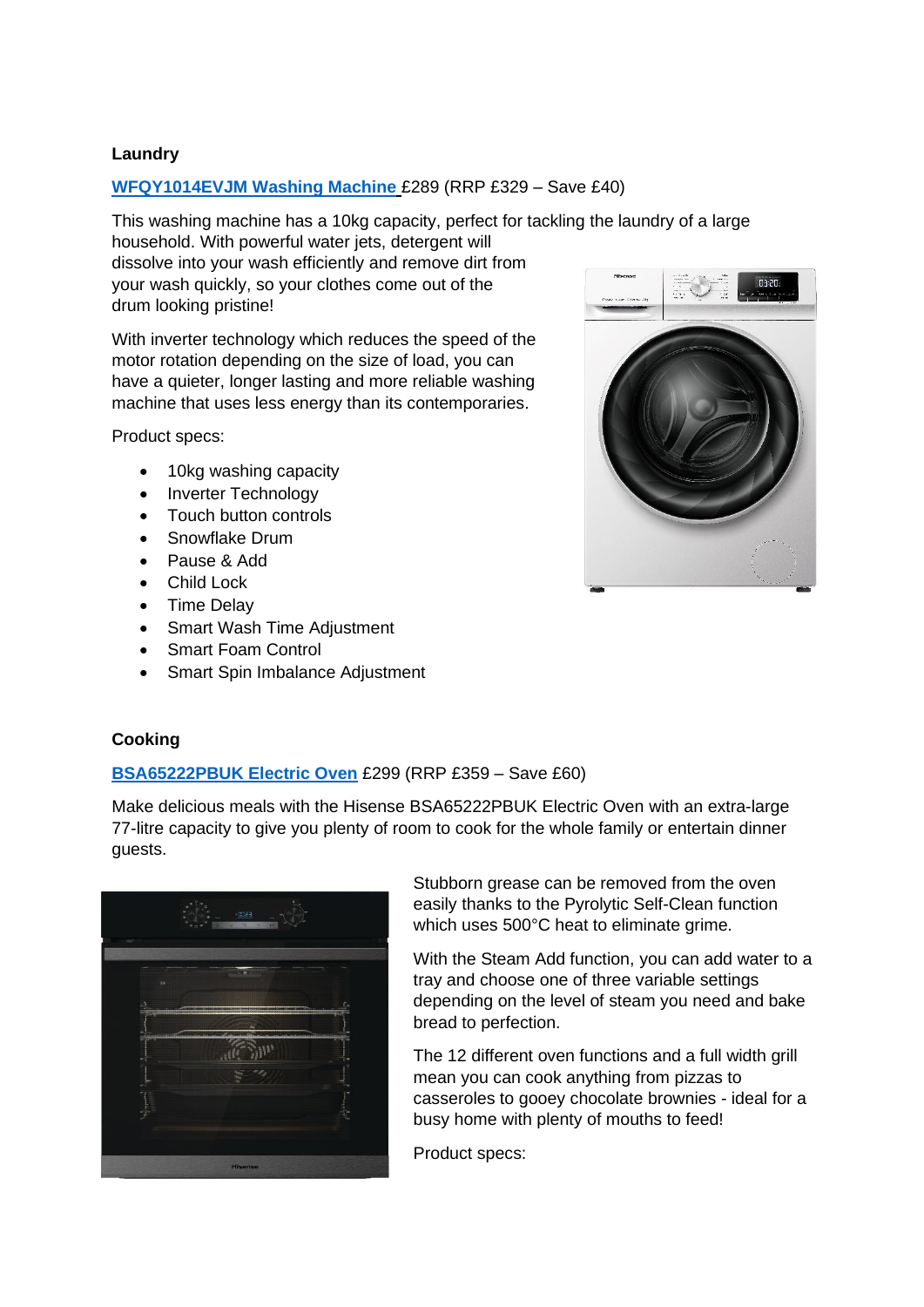- Even Bake
- Pyrolytic Self-Clean
- Extra Durable Enamel
- Safe Open Sensor and Soft Close
- Grill+
- Preheat Assist
- Removable Door & Glass
- Display Type Digital LED
- Timer
- Interior Light
- Number of Functions: 12

### **Dishwashers**

## [HV672C60UK Integrated Dishwasher with Auto Dry](https://hisense.co.uk/dishwashers/all-dishwashers/hv672c60uk/) £449 (RRP £499 – Save £50)

This 16-place dishwasher is the go-to appliance for efficiency, with a flexible interior that can be reconfigured to fit everything into one load, every time.

You can use space more efficiently and get pots dry quicker in the HV672C60UK with the dedicated cutlery tray which replaces the basket, so the inside of the dishwasher is much more space efficient, and with a fast cleaning in 15 minutes function, your dishes can be cleaned after a main course in the time it takes to serve dessert.

The inverter technology means that the dishwasher is more energy efficient with less noise, so you can enjoy time in your kitchen without being disturbed by the cleaning of the dishes.

Product spec:

- 15 minutes Quick Wash Time
- Economy Wash
- Intensive Cycle
- Pre Rinse
- Half Load / Zone Wash **Option**
- Auto Dry
- Cutlery Tray and Basket
- Anti Flood Devices
- Rinse Aid Indicator
- Salt Level Indicator
- Time Saver Function
- Time to End of Programme
- Touch Control
- Delay Timer



For more information, please visit [www.hisense.co.uk.](http://www.hisense.co.uk/)